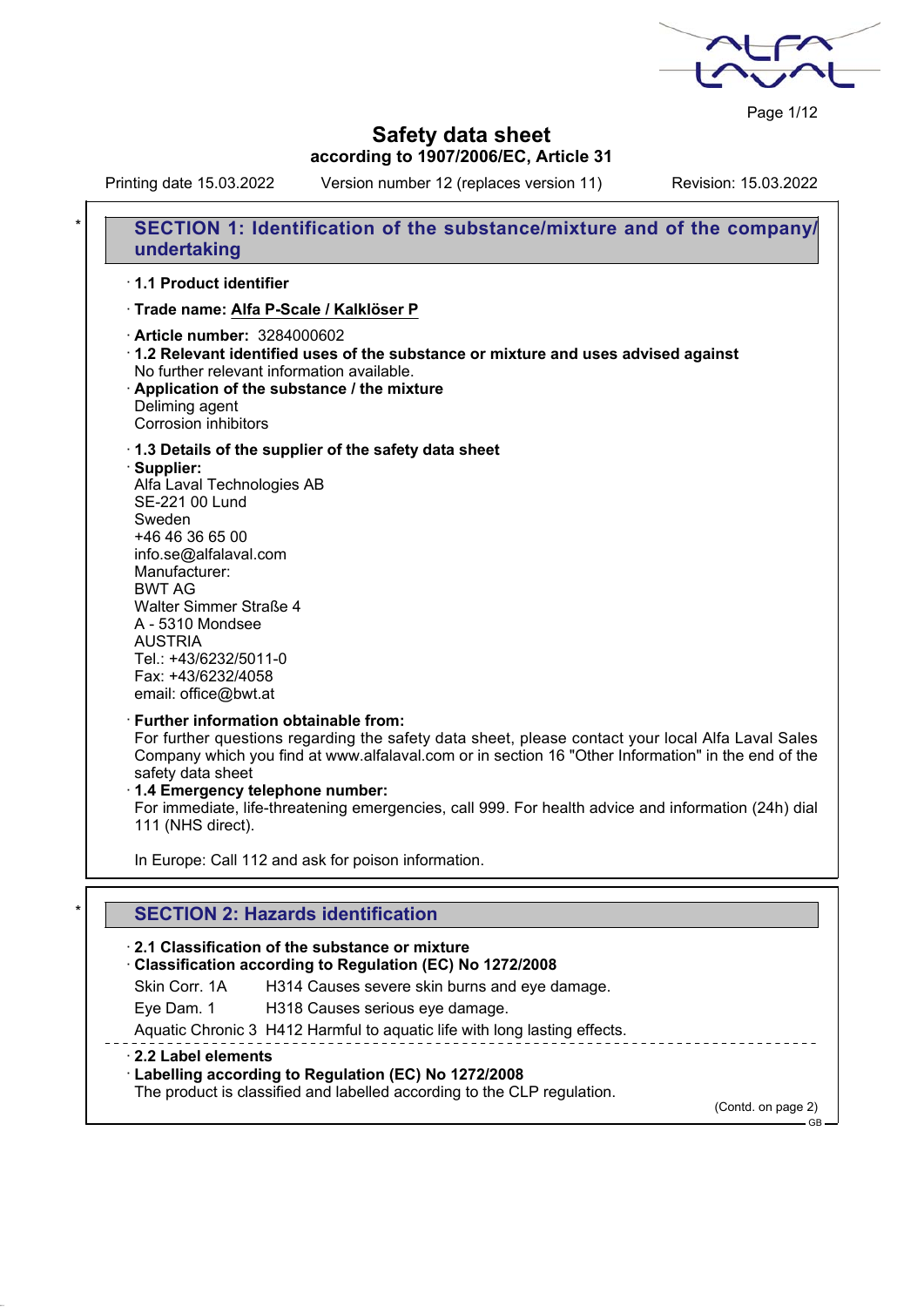

Page 2/12

## **Safety data sheet according to 1907/2006/EC, Article 31**

Printing date 15.03.2022 Version number 12 (replaces version 11) Revision: 15.03.2022

## **Trade name: Alfa P-Scale / Kalklöser P**

(Contd. of page 1) · **Hazard pictograms** GHS<sub>05</sub> · **Signal word** Danger · **Hazard statements** H314 Causes severe skin burns and eye damage. H412 Harmful to aquatic life with long lasting effects. · **Precautionary statements** P260 Do not breathe dusts or mists. P303+P361+P353 IF ON SKIN (or hair): Take off immediately all contaminated clothing. Rinse skin with water [or shower]. P305+P351+P338 IF IN EYES: Rinse cautiously with water for several minutes. Remove contact lenses, if present and easy to do. Continue rinsing. P310 Immediately call a POISON CENTER/doctor. P405 Store locked up. P501 Dispose of contents/container in accordance with local/regional/national/ international regulations. · **2.3 Other hazards** · **Results of PBT and vPvB assessment** · **PBT:** The product is not, nor contains, a substance that is, PBT. · **vPvB:** The product is not, nor contains a substance that is, vPvB. · **Determination of endocrine-disrupting properties** CAS: 95-14-7 | 1.2,3-benzotriazole List II | List II | List II | List II | List II

## **SECTION 3: Composition/information on ingredients**

· **3.2 Mixtures**

**Description:** Mixture of substances listed below with nonhazardous additions.

| · Dangerous components:                                                                     |                                                                                    |            |  |
|---------------------------------------------------------------------------------------------|------------------------------------------------------------------------------------|------------|--|
| CAS: 5329-14-6                                                                              | sulphamidic acid                                                                   | 50-100%    |  |
|                                                                                             | EINECS: 226-218-8 Skin Irrit. 2, H315; Eye Irrit. 2, H319; Aquatic Chronic 3, H412 |            |  |
| CAS: 77-92-9                                                                                | citric acid                                                                        | $25 - 50%$ |  |
| EINECS: 201-069-1   Eye Irrit. 2, H319                                                      |                                                                                    |            |  |
| CAS: 95-14-7                                                                                | 1,2,3-benzotriazole                                                                | ≤2.5%      |  |
| EINECS: 202-394-1 Acute Tox. 4, H302                                                        |                                                                                    |            |  |
| · Additional information: For the wording of the listed hazard phrases refer to section 16. |                                                                                    |            |  |

# **SECTION 4: First aid measures**

#### · **4.1 Description of first aid measures**

#### · **General information:**

Wash contaminated clothing before reuse.

In case of accident or if you feel unwell, seek medical advice immediately (show the label where possible).

(Contd. on page 3)

GB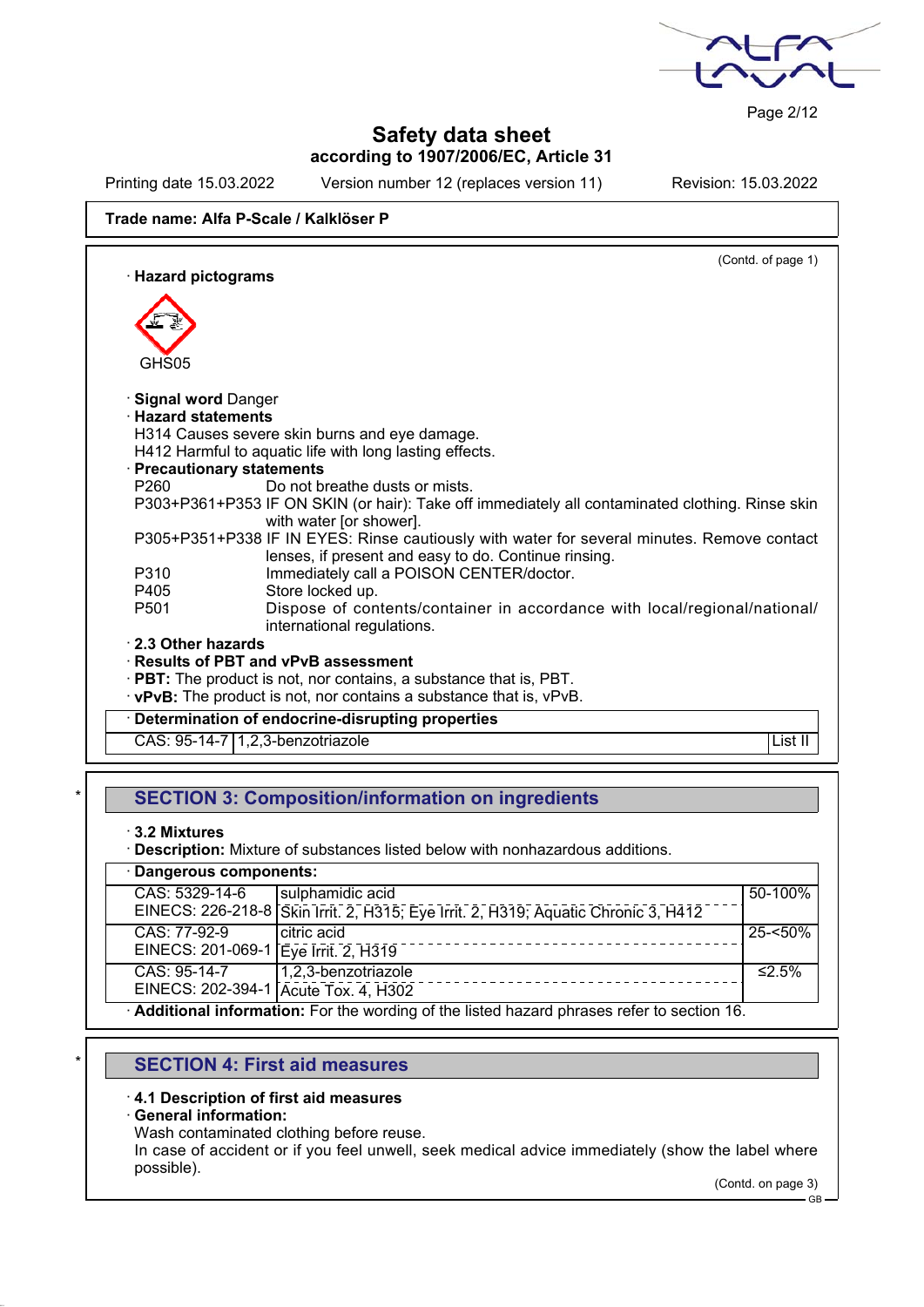

Page 3/12

# **Safety data sheet according to 1907/2006/EC, Article 31**

Printing date 15.03.2022 Version number 12 (replaces version 11) Revision: 15.03.2022

## **Trade name: Alfa P-Scale / Kalklöser P**

|                       | (Contd. of page 2)                                                                                                                                                                                                |
|-----------------------|-------------------------------------------------------------------------------------------------------------------------------------------------------------------------------------------------------------------|
|                       | Immediately remove any clothing soiled by the product.<br>Symptoms of poisoning may even occur after several hours; therefore medical observation for at<br>least 48 hours after the accident.                    |
| · After inhalation:   | In case of unconsciousness place patient stably in side position for transportation.                                                                                                                              |
| · After skin contact: |                                                                                                                                                                                                                   |
|                       | If skin irritation continues, consult a doctor.<br>Immediately wash with water and soap and rinse thoroughly.                                                                                                     |
| · After eye contact:  |                                                                                                                                                                                                                   |
|                       | Seek immediate medical advice.<br>Rinse opened eye for several minutes under running water and consult a doctor.                                                                                                  |
| Continue rinsing.     | Rinse cautiously with water for 20 minutes. Remove contact lenses, if present and easy to do.                                                                                                                     |
| · After swallowing:   | Rinse out mouth and then drink plenty of water.                                                                                                                                                                   |
| label.                | Call for a doctor immediately.<br>Drink plenty of water and provide fresh air. Call for a doctor immediately.<br>If swallowed, do not induce vomiting: seek medical advice immediately and show this container or |
|                       | 4.2 Most important symptoms and effects, both acute and delayed                                                                                                                                                   |
|                       |                                                                                                                                                                                                                   |
|                       | No further relevant information available.<br>$\cdot$ 4.3 Indication of any immediate medical attention and special treatment needed                                                                              |
|                       | No further relevant information available.                                                                                                                                                                        |
|                       |                                                                                                                                                                                                                   |
|                       | <b>SECTION 5: Firefighting measures</b>                                                                                                                                                                           |
|                       | 5.1 Extinguishing media                                                                                                                                                                                           |
|                       | · Suitable extinguishing agents:                                                                                                                                                                                  |
|                       | CO2, powder or water spray. Fight larger fires with water spray or alcohol resistant foam.                                                                                                                        |
|                       | · For safety reasons unsuitable extinguishing agents: Not applicable.                                                                                                                                             |
|                       | 5.2 Special hazards arising from the substance or mixture<br>Formation of toxic gases is possible during heating or in case of fire.                                                                              |
|                       | Nitrogen oxides (NOx)                                                                                                                                                                                             |
|                       | Sulphur dioxide (SO2)                                                                                                                                                                                             |
|                       | Sulphur trioxide (SO3) or SO3-mist                                                                                                                                                                                |
|                       | During heating or in case of fire poisonous gases are produced.                                                                                                                                                   |
|                       | · 5.3 Advice for firefighters                                                                                                                                                                                     |
|                       | <b>Protective equipment:</b>                                                                                                                                                                                      |
|                       | Wear self-contained respiratory protective device.                                                                                                                                                                |
|                       | Wear fully protective suit.                                                                                                                                                                                       |
|                       | Suppress gases/fumes/haze with water spray.<br>Collect contaminated fire fighting water separately. It must not enter the sewage system.                                                                          |

# **SECTION 6: Accidental release measures**

· **6.1 Personal precautions, protective equipment and emergency procedures** Avoid formation of dust. Avoid contact with spilled material.

Use only in well-ventilated areas.

See Section 8 for information on personal protection equipment.

(Contd. on page 4)

GB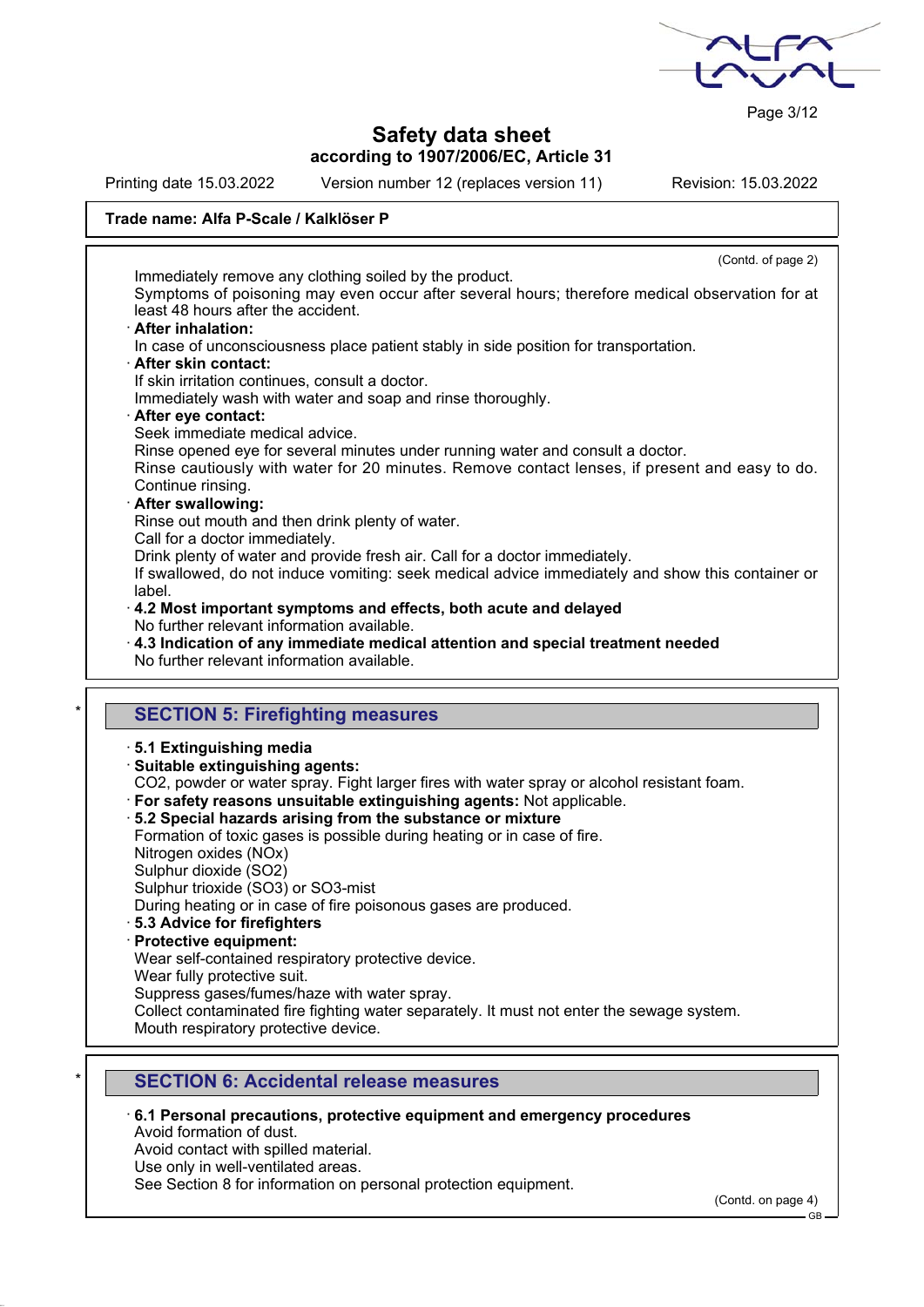

Page 4/12

(Contd. of page 3)

## **Safety data sheet according to 1907/2006/EC, Article 31**

Printing date 15.03.2022 Version number 12 (replaces version 11) Revision: 15.03.2022

## **Trade name: Alfa P-Scale / Kalklöser P**

Mount respiratory protective device.

Wear protective equipment. Keep unprotected persons away.

Do not breathe vapour.

- Do not get in eyes, on skin, or on clothing.
- · **6.2 Environmental precautions:**

Do not allow product to reach sewage system or any water course.

Inform respective authorities in case of seepage into water course or sewage system.

Do not allow to enter sewers/ surface or ground water.

#### Send for recovery or disposal in suitable receptacles. · **6.3 Methods and material for containment and cleaning up:** Use neutralising agent.

Dispose contaminated material as waste according to item 13.

- Ensure adequate ventilation.
- · **6.4 Reference to other sections**

See Section 7 for information on safe handling.

See Section 8 for information on personal protection equipment.

See Section 13 for disposal information.

# **SECTION 7: Handling and storage**

## · **7.1 Precautions for safe handling**

Thorough dedusting.

Ensure good ventilation/exhaustion at the workplace.

When using do not eat, drink or smoke.

See Section 8 for information on personal protection equipment.

Avoid contact with skin and eyes.

Ensure that washing facilities are available at the work place.

· **Information about fire - and explosion protection:** Keep respiratory protective device available.

· **7.2 Conditions for safe storage, including any incompatibilities**

· **Storage:**

· **Requirements to be met by storerooms and receptacles:** Store only in the original receptacle.

- · **Information about storage in one common storage facility:** Not required.
- · **Further information about storage conditions:**

Store in dry conditions.

Protect from frost.

Keep container tightly sealed.

- · **Storage class:** 8B
- · **7.3 Specific end use(s)**
- Deliming agent
- Corrosion inhibitors

Professional use only.

# \* **SECTION 8: Exposure controls/personal protection**

#### · **8.1 Control parameters**

## · **Ingredients with limit values that require monitoring at the workplace:**

The product does not contain any relevant quantities of materials with critical values that have to be monitored at the workplace.

Additional information: The lists valid during the making were used as basis.

(Contd. on page 5)

GB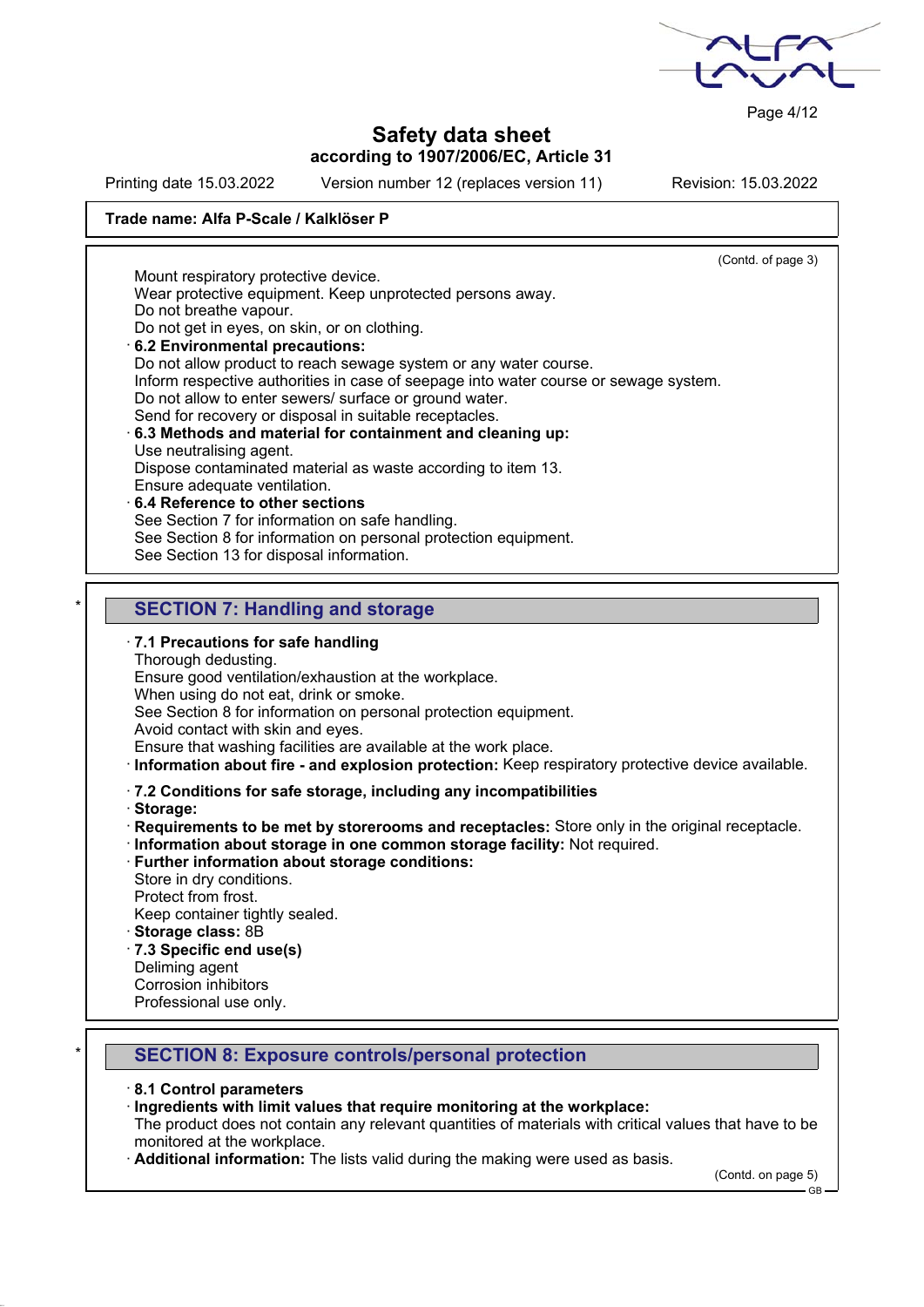

Page 5/12

# **Safety data sheet according to 1907/2006/EC, Article 31**

Printing date 15.03.2022 Version number 12 (replaces version 11) Revision: 15.03.2022

### **Trade name: Alfa P-Scale / Kalklöser P**

(Contd. of page 4) · **8.2 Exposure controls** · **Appropriate engineering controls** No further data; see item 7. · **Individual protection measures, such as personal protective equipment** · **General protective and hygienic measures:** Keep away from foodstuffs, beverages and feed. Immediately remove all soiled and contaminated clothing Wash hands before breaks and at the end of work. Avoid contact with the eyes. Avoid contact with the eyes and skin. Use only in well-ventilated areas. In case of insufficient ventilation, wear suitable respiratory equipment. · **Respiratory protection:** Filter P2 In case of brief exposure or low pollution use respiratory filter device. In case of intensive or longer exposure use self-contained respiratory protective device. · **Hand protection** Acid resistant gloves Protective gloves The glove material has to be impermeable and resistant to the product/ the substance/ the preparation. Selection of the glove material on consideration of the penetration times, rates of diffusion and the degradation · **Material of gloves** Nitrile rubber, NBR Synthetic rubber gloves The selection of the suitable gloves does not only depend on the material, but also on further marks of quality and varies from manufacturer to manufacturer. As the product is a preparation of several substances, the resistance of the glove material can not be calculated in advance and has therefore to be checked prior to the application. · **Eye/face protection** Face protection Tightly sealed goggles · **Body protection:** Acid resistant protective clothing · **Environmental exposure controls**

Do not allow to enter sewers/ surface or ground water. Send for recovery or disposal in suitable receptacles.

(Contd. on page 6)

GB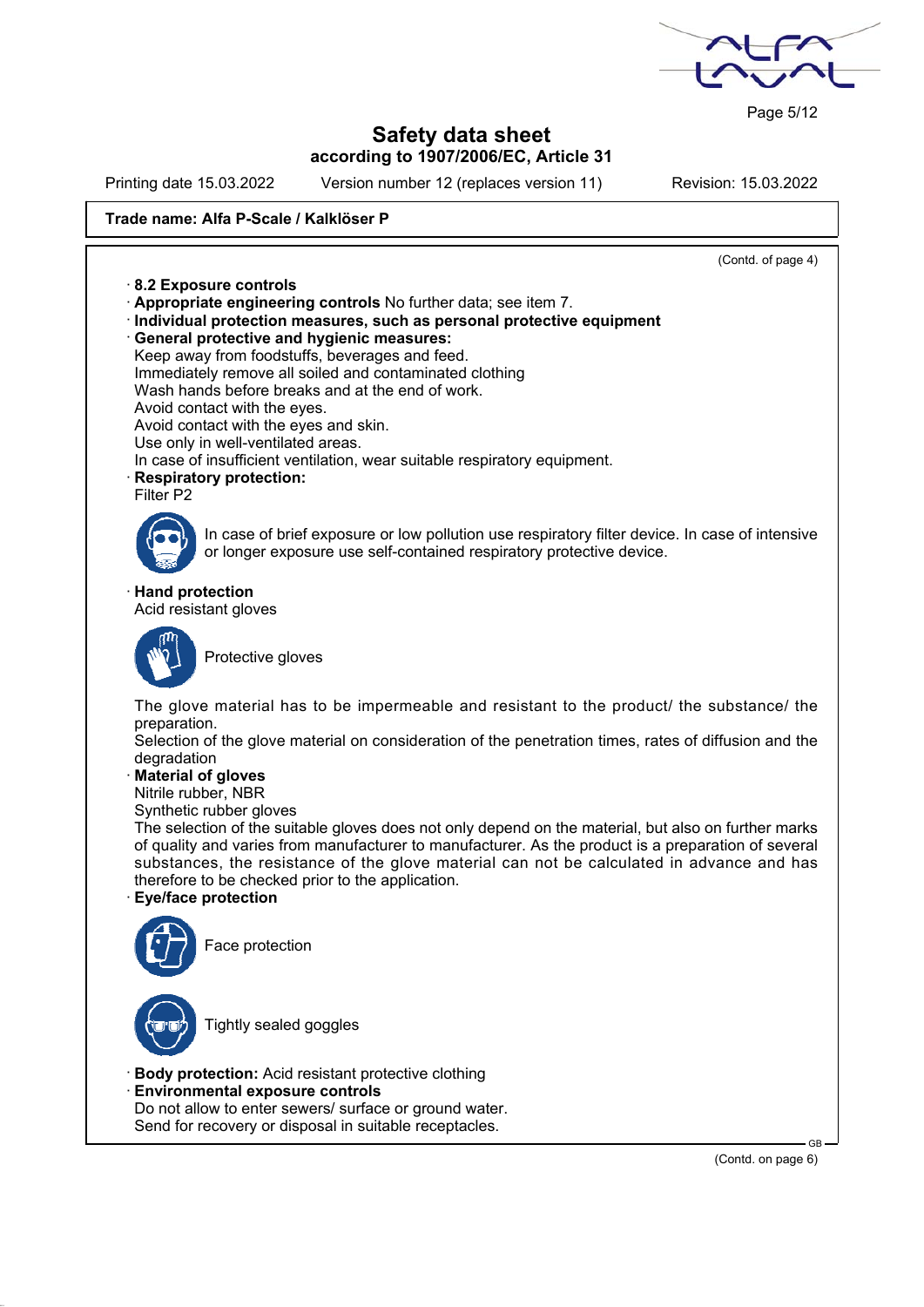

Page 6/12

## **Safety data sheet according to 1907/2006/EC, Article 31**

Printing date 15.03.2022 Version number 12 (replaces version 11) Revision: 15.03.2022

(Contd. of page 5)

## **Trade name: Alfa P-Scale / Kalklöser P**

| .9.1 Information on basic physical and chemical properties |                                               |
|------------------------------------------------------------|-----------------------------------------------|
| <b>General Information</b>                                 |                                               |
| $\cdot$ Colour:                                            | White                                         |
| · Odour:                                                   | Odourless                                     |
| Odour threshold:                                           | Not determined.                               |
| · Melting point/freezing point:                            | Undetermined.                                 |
| Boiling point or initial boiling point and                 |                                               |
| boiling range                                              | Undetermined.                                 |
| · Flammability                                             | Not determined.                               |
| <b>Lower and upper explosion limit</b>                     |                                               |
| · Lower:                                                   | Not determined.                               |
| · Upper:                                                   | Not determined.                               |
| · Flash point:                                             | $71^{\circ}$ C                                |
| · Auto-ignition temperature:                               | Product is not selfigniting.                  |
| · Decomposition temperature:                               | Not determined.                               |
| $\cdot$ pH at 20 $\degree$ C                               | < 1.2                                         |
| · Viscosity:                                               |                                               |
| · Kinematic viscosity                                      | Not applicable.                               |
| · Dynamic:                                                 | Not applicable.                               |
| · Solubility                                               |                                               |
| water at 20 °C:                                            | 250 g/l                                       |
| · Partition coefficient n-octanol/water (log               |                                               |
| value)                                                     | Not determined.                               |
| · Vapour pressure:                                         |                                               |
|                                                            | Not applicable.                               |
| · Density and/or relative density                          |                                               |
| · Density at 20 °C:                                        | 1.1 $g/cm3$                                   |
| · Relative density<br>· Vapour density                     | 650-750 kg/m3<br>Not applicable.              |
| · Particle characteristics                                 | See item 3.                                   |
|                                                            |                                               |
| 9.2 Other information                                      |                                               |
| · Appearance:                                              |                                               |
| $\cdot$ Form:                                              | Solid material                                |
| · Ignition temperature:                                    | 485 °C                                        |
| <b>Explosive properties:</b>                               | Product does not present an explosion hazard. |
| · Solvent content:                                         |                                               |
| $\cdot$ VOC (EC)                                           | 0.00%                                         |
| Solids content:                                            | 100.0%                                        |
| Change in condition                                        |                                               |
| · Drip point:                                              |                                               |
| · Oxidising properties                                     | Not applicable.                               |
| <b>Evaporation rate</b>                                    | Not applicable.                               |
| · Information with regard to physical hazard               |                                               |
| classes                                                    |                                               |
| · Explosives                                               | Void                                          |
| · Flammable gases                                          | Void                                          |
| · Aerosols                                                 | Void                                          |
| · Oxidising gases                                          | Void                                          |
| · Gases under pressure                                     | Void                                          |
| · Flammable liquids                                        | Void                                          |

GB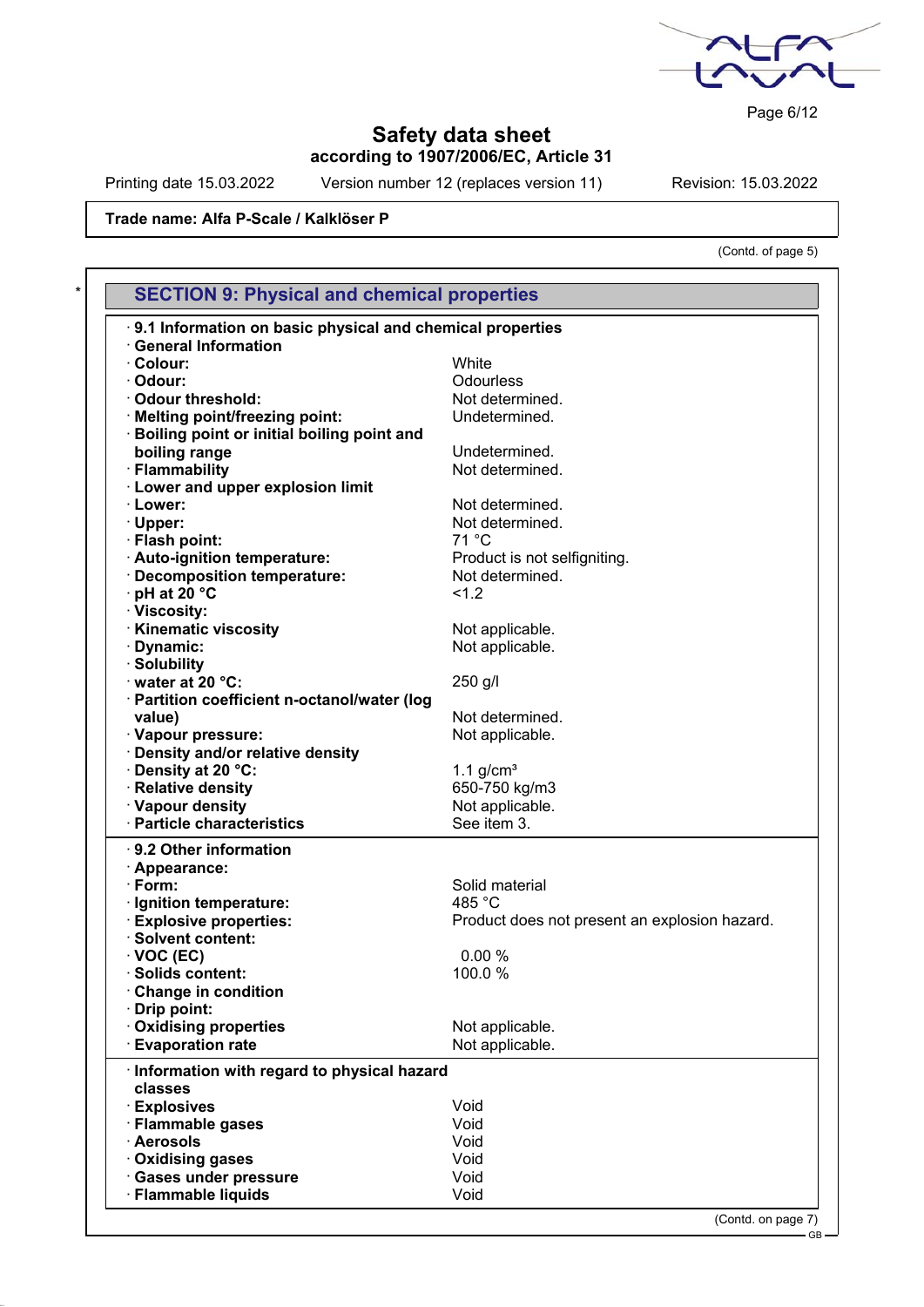

Page 7/12

# **Safety data sheet according to 1907/2006/EC, Article 31**

Printing date 15.03.2022 Version number 12 (replaces version 11) Revision: 15.03.2022

### **Trade name: Alfa P-Scale / Kalklöser P**

|                                         |      | (Contd. of page 6) |
|-----------------------------------------|------|--------------------|
| · Flammable solids                      | Void |                    |
| · Self-reactive substances and mixtures | Void |                    |
| · Pyrophoric liquids                    | Void |                    |
| · Pyrophoric solids                     | Void |                    |
| · Self-heating substances and mixtures  | Void |                    |
| · Substances and mixtures, which emit   |      |                    |
| flammable gases in contact with water   | Void |                    |
| · Oxidising liquids                     | Void |                    |
| Oxidising solids                        | Void |                    |
| · Organic peroxides                     | Void |                    |
| Corrosive to metals                     | Void |                    |
| <b>Desensitised explosives</b>          | Void |                    |

# **SECTION 10: Stability and reactivity**

· **10.1 Reactivity** No further relevant information available.

· **10.2 Chemical stability** Stable at environment temperature.

· **Thermal decomposition / conditions to be avoided:** No decomposition if used according to specifications.

· **10.3 Possibility of hazardous reactions**

Reacts with alkali (lyes).

Reacts with halogenated compounds.

· **10.4 Conditions to avoid** Do not store together with alkalis (caustic solutions).

· **10.5 Incompatible materials:** Refer to section 10.3 above.

· **10.6 Hazardous decomposition products:** Sulphur trioxide (SO3) or SO3-mist

## **SECTION 11: Toxicological information**

· **11.1 Information on hazard classes as defined in Regulation (EC) No 1272/2008**

| · Acute toxicity |                                             |                                        |  |  |
|------------------|---------------------------------------------|----------------------------------------|--|--|
|                  |                                             | CAS: 5329-14-6 sulphamidic acid        |  |  |
|                  |                                             | Oral LDLo 1,450 mg/kg (Rat) (LD50)     |  |  |
|                  | LD/LC50 values relevant for classification: |                                        |  |  |
|                  | CAS: 5329-14-6 sulphamidic acid             |                                        |  |  |
| Oral             |                                             | LD50 3,160 mg/kg (Rat)                 |  |  |
|                  | CAS: 77-92-9 citric acid                    |                                        |  |  |
| Oral             |                                             | $\overline{ LD50 }$ 5,040 mg/kg (Rat)  |  |  |
|                  |                                             | Dermal   LD50   > 2,000 mg/kg (Rabbit) |  |  |
|                  | · Skin corrosion/irritation                 |                                        |  |  |

Causes severe skin burns and eye damage.

· **Serious eye damage/irritation** Risk of serious damage to eyes.

· **Respiratory or skin sensitisation** Based on available data, the classification criteria are not met.

· **Germ cell mutagenicity** Based on available data, the classification criteria are not met.

· **Carcinogenicity** Based on available data, the classification criteria are not met.

· **Reproductive toxicity** Based on available data, the classification criteria are not met.

· **STOT-single exposure** Based on available data, the classification criteria are not met.

· **STOT-repeated exposure** Based on available data, the classification criteria are not met.

(Contd. on page 8)

GB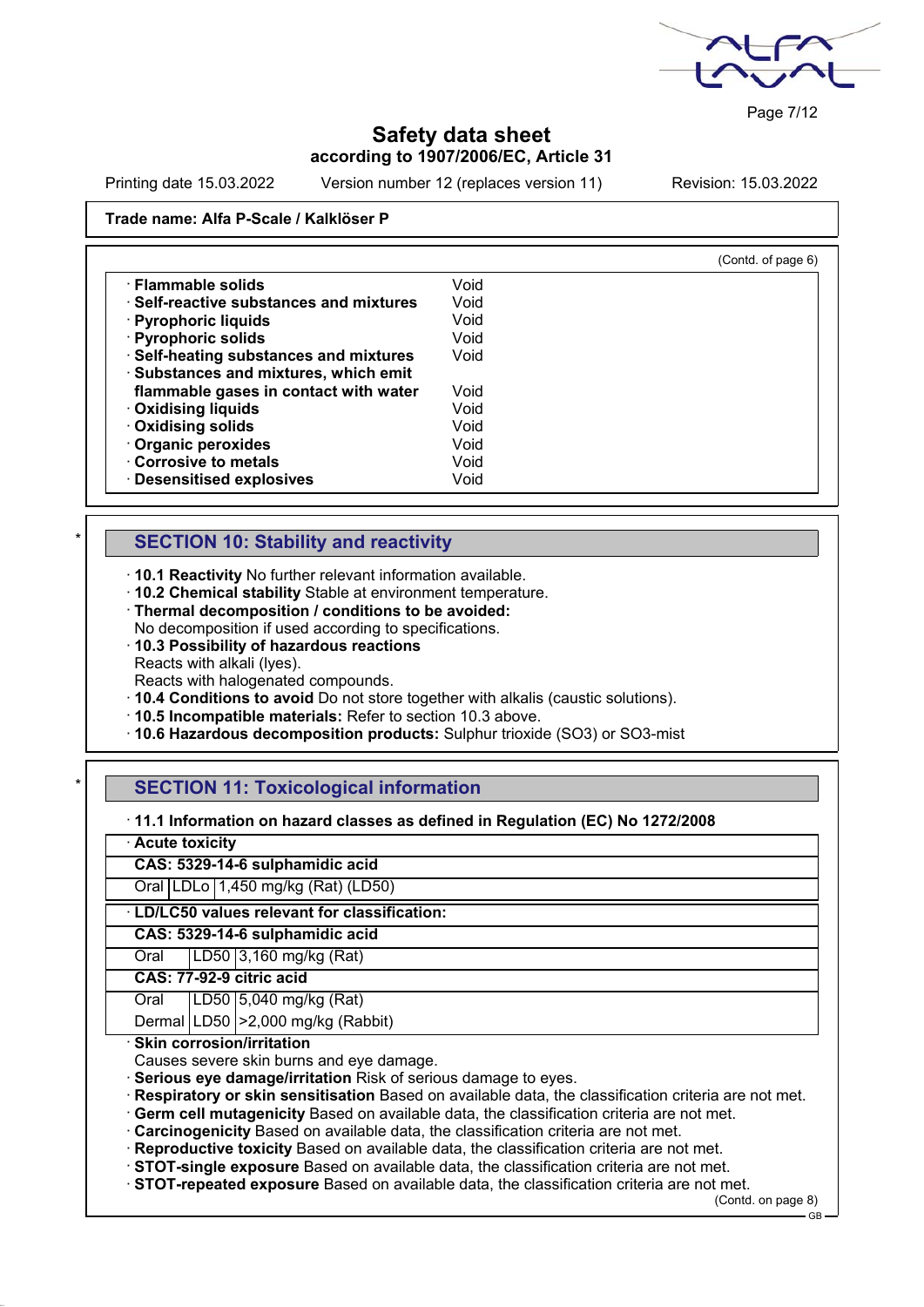

Page 8/12

# **Safety data sheet according to 1907/2006/EC, Article 31**

Printing date 15.03.2022 Version number 12 (replaces version 11) Revision: 15.03.2022

(Contd. of page 7)

## **Trade name: Alfa P-Scale / Kalklöser P**

· **Aspiration hazard** Based on available data, the classification criteria are not met.

# · **11.2 Information on other hazards**

· **Endocrine disrupting properties**

Endocrine disrupting properties from https://edlists.org

CAS: 95-14-7 | 1,2,3-benzotriazole List II | List II | List II | List II | List II

|   | <b>SECTION 12: Ecological information</b>                                                                                                                                                                                                                                                                                                |
|---|------------------------------------------------------------------------------------------------------------------------------------------------------------------------------------------------------------------------------------------------------------------------------------------------------------------------------------------|
|   | $\cdot$ 12.1 Toxicity                                                                                                                                                                                                                                                                                                                    |
|   | · Aquatic toxicity:                                                                                                                                                                                                                                                                                                                      |
|   | CAS: 5329-14-6 sulphamidic acid                                                                                                                                                                                                                                                                                                          |
|   | LC50 (48 h) 70.3 mg/L (Fish) (OECD)<br>96 h.                                                                                                                                                                                                                                                                                             |
|   | CAS: 77-92-9 citric acid                                                                                                                                                                                                                                                                                                                 |
|   | 1,535 mg/L /(24 h) (Daphnia)<br><b>LC50</b>                                                                                                                                                                                                                                                                                              |
|   | LC50 (48 h) 440 mg/L (Fish)                                                                                                                                                                                                                                                                                                              |
|   | · 12.2 Persistence and degradability No further relevant information available.<br>· 12.3 Bioaccumulative potential No further relevant information available.<br>. 12.4 Mobility in soil No further relevant information available.                                                                                                     |
|   | 12.5 Results of PBT and vPvB assessment<br>· PBT: The product is not, nor contains, a substance that is, PBT.                                                                                                                                                                                                                            |
|   | $\cdot$ vPvB: The product is not, nor contains a substance that is, vPvB.                                                                                                                                                                                                                                                                |
|   | 12.6 Endocrine disrupting properties                                                                                                                                                                                                                                                                                                     |
|   | For information on endocrine disrupting properties see section 11.<br>12.7 Other adverse effects                                                                                                                                                                                                                                         |
|   | · Remark: Harmful to fish                                                                                                                                                                                                                                                                                                                |
|   | · Additional ecological information:                                                                                                                                                                                                                                                                                                     |
|   | · General notes:                                                                                                                                                                                                                                                                                                                         |
|   | Water hazard class 1 (German Regulation) (Self-assessment): slightly hazardous for water<br>Do not allow undiluted product or large quantities of it to reach ground water, water course or<br>sewage system.                                                                                                                            |
|   | Must not reach sewage water or drainage ditch undiluted or unneutralised.<br>Harmful to aquatic organisms                                                                                                                                                                                                                                |
|   | Rinse off of bigger amounts into drains or the aquatic environment may lead to decreased pH-<br>values. A low pH-value harms aquatic organisms. In the dilution of the use-level the pH-value is<br>considerably increased, so that after the use of the product the aqueous waste, emptied into<br>drains, is only low water-dangerous. |
|   |                                                                                                                                                                                                                                                                                                                                          |
| × | <b>SECTION 13: Disposal considerations</b>                                                                                                                                                                                                                                                                                               |
|   | ⋅13.1 Waste treatment methods<br>$\cdot$ Recommendation<br>Must not be disposed together with household garbage. Do not allow product to reach sewage<br>system.                                                                                                                                                                         |

· **yes European waste catalogue**

The European Waste Catalogue (EWC) waste codes do not refer to product but to origin. The manufacturer is therefore unable to quote a waste code for products which are used in various industries. Any codes shown should be regarded as a recommendation to the user.

(Contd. on page 9)

GB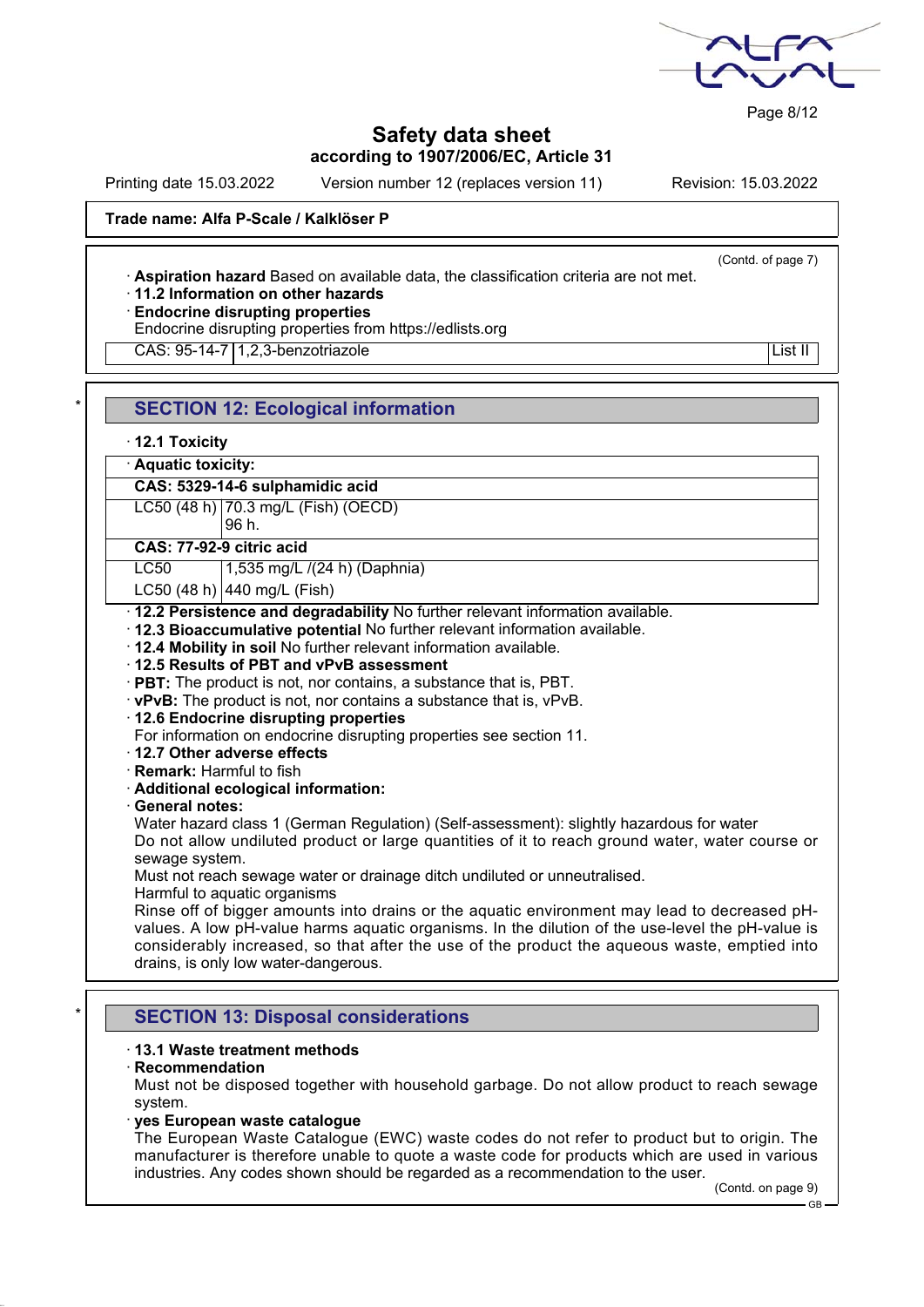

Page 9/12

# **Safety data sheet according to 1907/2006/EC, Article 31**

Printing date 15.03.2022 Version number 12 (replaces version 11) Revision: 15.03.2022

## **Trade name: Alfa P-Scale / Kalklöser P**

| (Contd. of page 8)                                       |
|----------------------------------------------------------|
| 16 00 00 WASTES NOT OTHERWISE SPECIFIED IN THE LIST      |
| 16 03 00 off-specification batches and unused products   |
| 16 03 05* organic wastes containing hazardous substances |

· **Uncleaned packaging:**

· **Recommendation:**

Packagings that may not be cleansed are to be disposed of in the same manner as the product. · **Recommended cleansing agents:** Water, if necessary together with cleansing agents.

| <b>SECTION 14: Transport information</b>                                                                                                                                             |                                                                                                                                                     |
|--------------------------------------------------------------------------------------------------------------------------------------------------------------------------------------|-----------------------------------------------------------------------------------------------------------------------------------------------------|
| 14.1 UN number or ID number<br>· ADR, IMDG, IATA                                                                                                                                     | <b>UN2967</b>                                                                                                                                       |
| 14.2 UN proper shipping name<br>$\cdot$ ADR<br>· IMDG, IATA                                                                                                                          | 2967 SULPHAMIC ACID mixture<br><b>SULPHAMIC ACID</b>                                                                                                |
| 14.3 Transport hazard class(es)                                                                                                                                                      |                                                                                                                                                     |
| <b>ADR, IMDG, IATA</b>                                                                                                                                                               |                                                                                                                                                     |
| · Class<br>· Label                                                                                                                                                                   | 8 Corrosive substances.<br>8                                                                                                                        |
| 14.4 Packing group<br>· ADR, IMDG, IATA                                                                                                                                              | Ш                                                                                                                                                   |
| 14.5 Environmental hazards:<br>· Marine pollutant:                                                                                                                                   | No                                                                                                                                                  |
| 14.6 Special precautions for user<br>· Hazard identification number (Kemler code): 80<br>· EMS Number:<br><b>Segregation groups</b><br><b>Stowage Category</b><br>· Segregation Code | Warning: Corrosive substances.<br>$F-A, S-B$<br>Acids<br>A<br>SG36 Stow "separated from" SGG18-alkalis.<br>SG49 Stow "separated from" SGG6-cyanides |
| 14.7 Maritime transport in bulk according to<br><b>IMO instruments</b>                                                                                                               | Not applicable.                                                                                                                                     |
| · Transport/Additional information:                                                                                                                                                  |                                                                                                                                                     |
| ∙ADR<br>· Limited quantities (LQ)<br><b>Excepted quantities (EQ)</b><br>· Transport category                                                                                         | $5$ kg<br>Code: E1<br>Maximum net quantity per inner packaging: 30 g<br>Maximum net quantity per outer packaging: 1000<br>g<br>3                    |
|                                                                                                                                                                                      | (Contd. on page 10)                                                                                                                                 |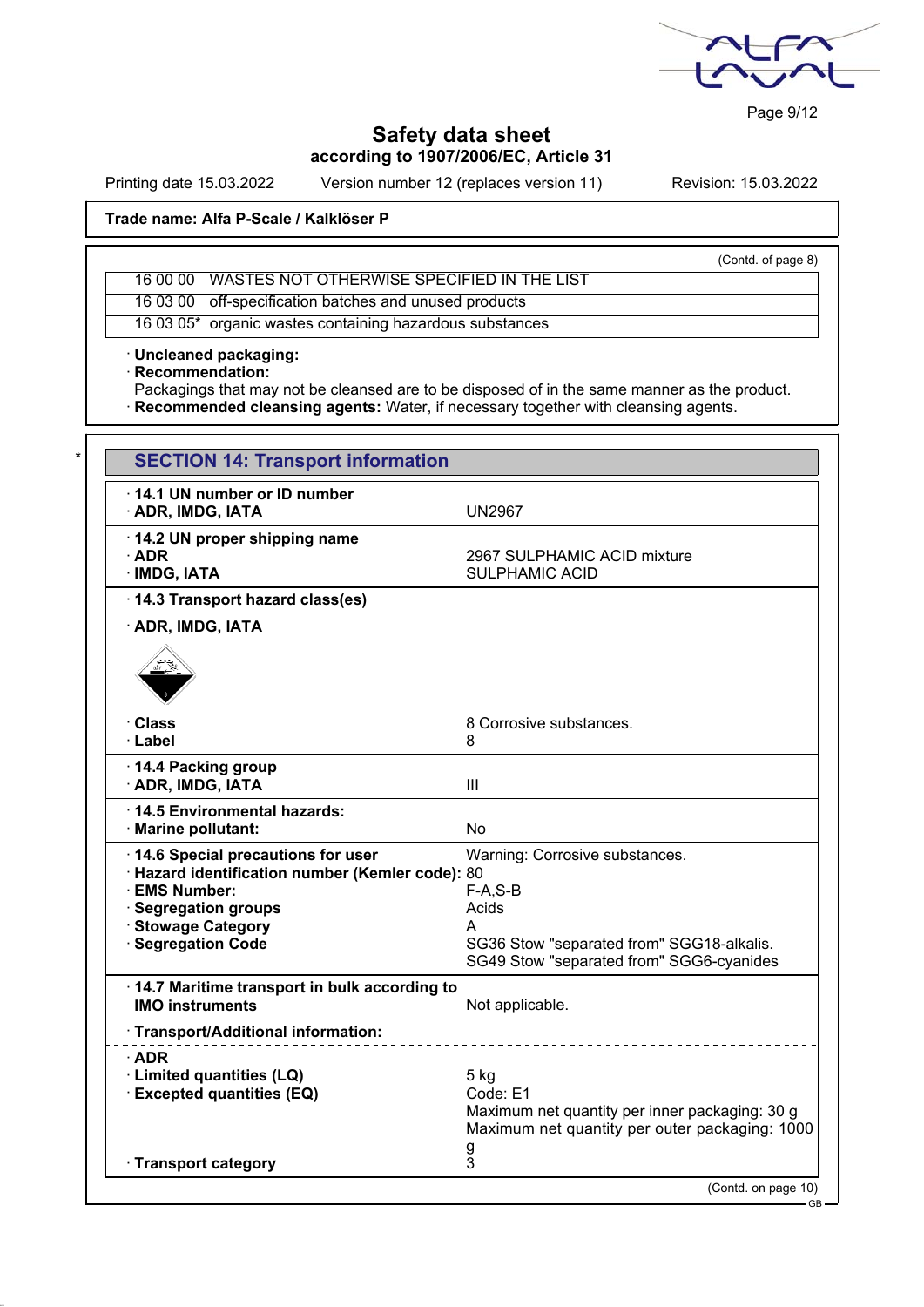

Page 10/12

GB

## **Safety data sheet according to 1907/2006/EC, Article 31**

Printing date 15.03.2022 Version number 12 (replaces version 11) Revision: 15.03.2022

### **Trade name: Alfa P-Scale / Kalklöser P**

|                                 | (Contd. of page 9)                             |
|---------------------------------|------------------------------------------------|
| <b>Tunnel restriction code</b>  |                                                |
| ∙IMDG                           |                                                |
| · Limited quantities (LQ)       | 5 kg                                           |
| <b>Excepted quantities (EQ)</b> | Code: E1                                       |
|                                 | Maximum net quantity per inner packaging: 30 g |
|                                 | Maximum net quantity per outer packaging: 1000 |
|                                 | g                                              |
| · UN "Model Regulation":        | UN 2967 SULPHAMIC ACID MIXTURE, 8, III         |

## **SECTION 15: Regulatory information**

· **15.1 Safety, health and environmental regulations/legislation specific for the substance or mixture**

EU regulation (EC) no 1272/2008 (CLP)

EC DIRECTIVE 2008/98/EC (waste)

EU Regulation (EC) no.1907/2006 (REACH)

· **DIRECTIVE 2011/65/EU on the restriction of the use of certain hazardous substances in electrical and electronic equipment – Annex II**

None of the ingredients is listed. · **REGULATION (EU) 2019/1148**

· **Annex I - RESTRICTED EXPLOSIVES PRECURSORS (Upper limit value for the purpose of**

**licensing under Article 5(3))**

None of the ingredients is listed.

· **Annex II - REPORTABLE EXPLOSIVES PRECURSORS**

None of the ingredients is listed.

· **Regulation (EC) No 273/2004 on drug precursors**

None of the ingredients is listed.

· **Regulation (EC) No 111/2005 laying down rules for the monitoring of trade between the Community and third countries in drug precursors**

None of the ingredients is listed.

· **15.2 Chemical safety assessment:** A Chemical Safety Assessment has not been carried out.

# **SECTION 16: Other information**

This information is based on our present knowledge. However, this shall not constitute a guarantee for any specific product features and shall not establish a legally valid contractual relationship. LIMITATION OF LIABILITY

This document is only intended to be used as guidance as regards the risks of which we are aware that are associated with the product. Every individual who works with the product or in close proximity of it must receive suitable training. Individuals who come into contact with the product must be capable of using their own judgement as regards conditions or methods for handling, storing and using the product. Alfa Laval is not liable for demands, losses or damage of any kind that arise from flaws or deficiencies in this document or from using, handling, storing or disposing of the product unless it can be proven that Alfa Laval has acted in a grossly negligent manner. Beyond what has been agreed upon and specified in writing with Alfa Laval in the individual case, Alfa Laval makes no promises or assumes any liability, including but not limited to implicit guarantees regarding marketability or appropriateness in terms of both the information provided in (Contd. on page 11)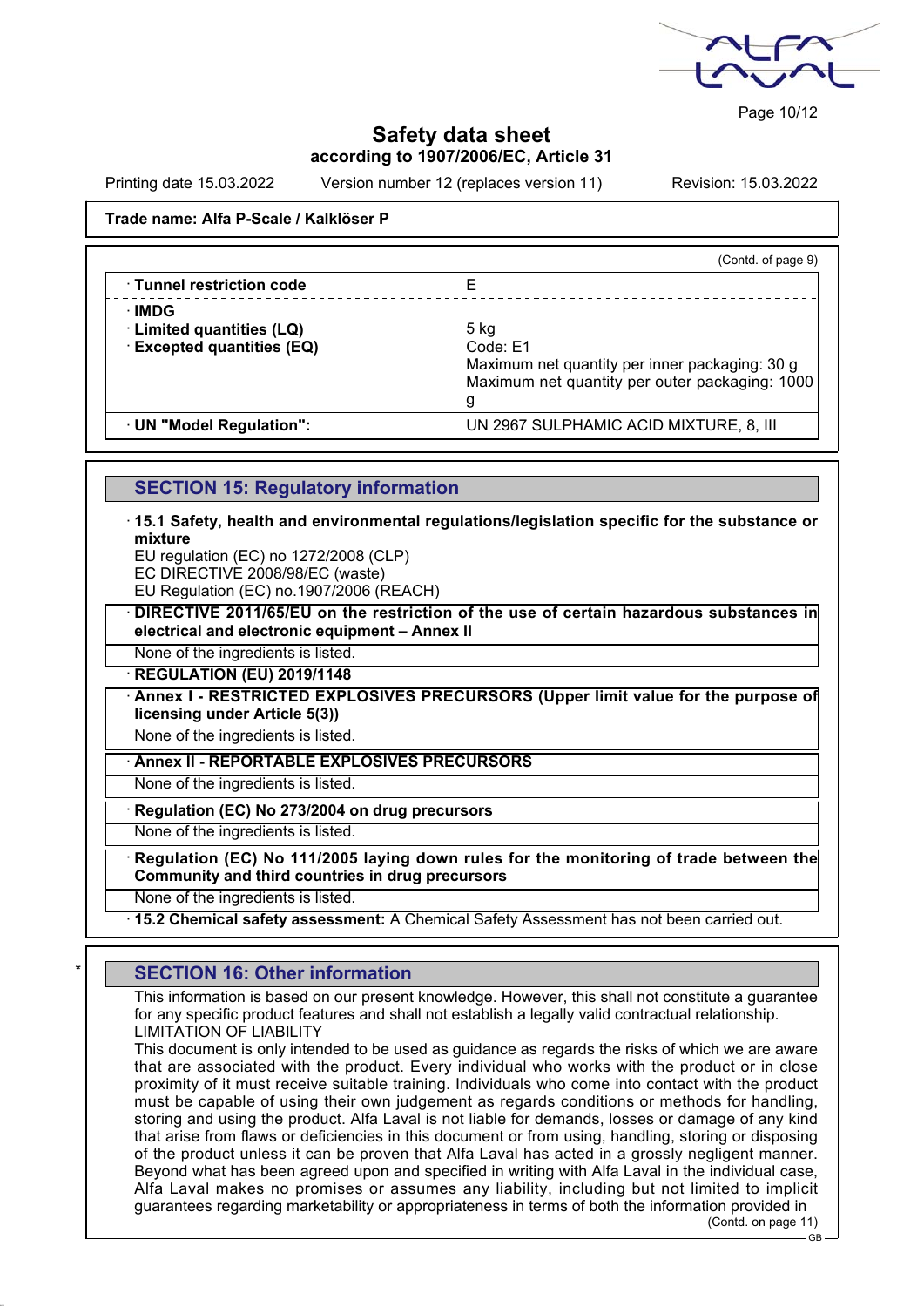

Page 11/12

GB

# **Safety data sheet according to 1907/2006/EC, Article 31**

Printing date 15.03.2022 Version number 12 (replaces version 11) Revision: 15.03.2022

## **Trade name: Alfa P-Scale / Kalklöser P**

|                                                                                  | (Contd. of page 10) |
|----------------------------------------------------------------------------------|---------------------|
| this document and the product to which the information refers.                   |                     |
| Please contact your local Alfa Laval Sales Company for further questions.        |                     |
| www.alfalaval.com                                                                |                     |
|                                                                                  |                     |
| · Relevant phrases                                                               |                     |
| H302 Harmful if swallowed.                                                       |                     |
| H315 Causes skin irritation.                                                     |                     |
| H319 Causes serious eye irritation.                                              |                     |
| H412 Harmful to aquatic life with long lasting effects.                          |                     |
|                                                                                  |                     |
| · Department issuing SDS: Alfa Laval Corporate Standards & Regulatory Operations |                     |
| Contact:                                                                         |                     |
| Please contact your local Alfa Laval Sales Company for further questions.        |                     |
| Argentina: alfa.consulta@alfalaval.com                                           |                     |
| Australia: australia.info@alfalaval.com                                          |                     |
| Austria: info.mideurope@alfalaval.com                                            |                     |
| Belgium: benelux.info@alfalaval.com                                              |                     |
| Bolivia: alfa.consulta@alfalaval.com                                             |                     |
| Brazil: alfalaval.br@alfalaval.com                                               |                     |
| Bulgaria: bulgaria.info@alfalaval.com                                            |                     |
| Canada: alfacan.info@alfalaval.com                                               |                     |
| Chile: chile.informacion@alfalaval.com                                           |                     |
| China: china.info@alfalaval.com                                                  |                     |
| Colombia: info.colombia@alfalaval.com                                            |                     |
| Croatia: hrvatska.info@alfalaval.com                                             |                     |
| Czech Republic: czechrepublic.info@alfalaval.com                                 |                     |
| Denmark: info.nordic.dk@alfalaval.com                                            |                     |
| Egypt: alme.marketing@alfalaval.com                                              |                     |
| Estonia: estonia.info@alfalaval.com                                              |                     |
| Finland: info.fi@alfalaval.com                                                   |                     |
| France: environnement@alfalaval.com                                              |                     |
| Germany: info.mideurope@alfalaval.com                                            |                     |
| Greece: greece.info@alfalaval.com                                                |                     |
| Hungary: info.hu@alfalaval.com                                                   |                     |
| India: india.info@alfalaval.com                                                  |                     |
| Indonesia: alfalindo@alfalaval.com                                               |                     |
| Israel: israel.info@alfalaval.com                                                |                     |
| Italy: alfalaval.italia@alfalaval.com                                            |                     |
|                                                                                  |                     |
| Japan: hp.alfajp@alfalaval.com                                                   |                     |
| Latvia: latvia.info@alfalaval.com                                                |                     |
| Lithuania: lithuania.info@alfalaval.com                                          |                     |
| Malaysia: malaysia.info@alfalaval.com                                            |                     |
| Mexico: mexico.info@alfalaval.com                                                |                     |
| The Netherlands: benelux.info@alfalaval.com                                      |                     |
| New Zealand: newzealand.info@alfalaval.com                                       |                     |
| Norway: info.no@alfalaval.com                                                    |                     |
| Peru: ventas.peru@alfalaval.com                                                  |                     |
| Philippines: philippines.info@alfalaval.com                                      |                     |
| Poland: poland.info@alfalaval.com                                                |                     |
| Portugal: portugal.info@alfalaval.com                                            |                     |
| Qatar: alme.marketing@alfalaval.com                                              |                     |
| Romania: romania.info@alfalaval.com                                              |                     |
| Russia: moscow.response@alfalaval.com                                            |                     |
| Singapore: al.singapore@alfalaval.com                                            |                     |
| Slovak Republic: slovakia.info@alfalaval.com                                     |                     |
|                                                                                  | (Contd. on page 12) |
|                                                                                  |                     |